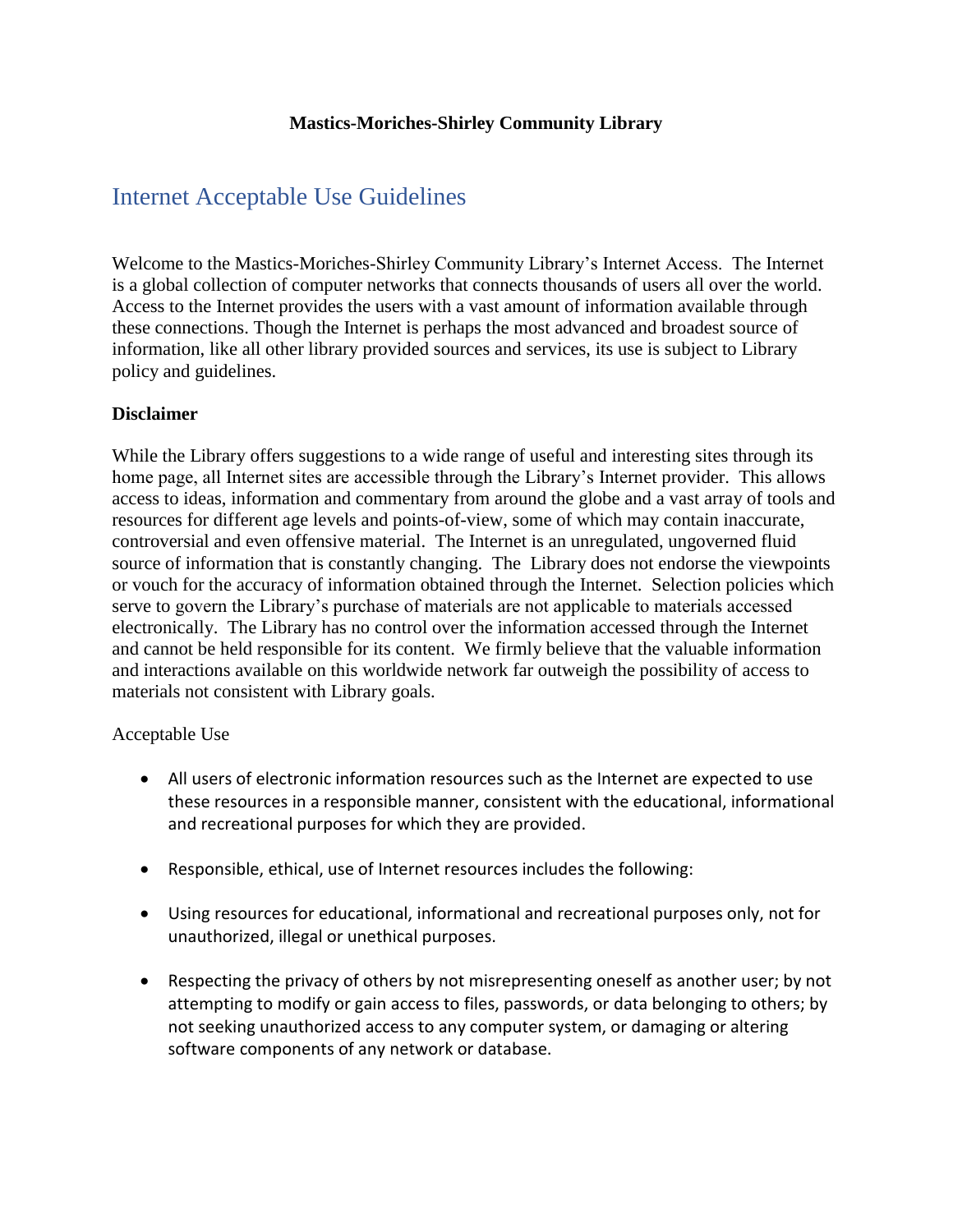- Further respecting the privacy of others using public access workstations by not interfering with their use.
- Saving information only to a USB drive or by printing it out according to the fee schedule posted.
- Printing of multiple copies of large files is prohibited. Copy machines are available for this purpose.
- Downloading (bringing information and/or programs from a remote computer's hard drive to a library computer's hard drive) is not permissible.
- Leaving the computer (screen and hard drive) exactly as you found it.
- Being sensitive to the fact that the Internet access stations are in a public location subject to view by a wide audience.
- Not sending, receiving or displaying text or graphics which may reasonably be construed as obscene, sexually explicit, or demeaning to any race, ethnic background, religion, disability, gender or life style.

## Access by Minors

In accordance with the Children's Internet Protection Act (CIPA), the Library utilizes filtering software to block access to some Internet sites on the Library's public computers. Parents or legal guardians must assume responsibility for deciding which library resources are appropriate for their own children. It is not possible for staff to control specific information children may locate on the Internet. Monitoring or restriction of a child's access to the wireless connection is the sole responsibility of the parent/guardian.

If it is apparent that acceptable use guidelines are not being followed, librarians will intervene. It is not possible, however, for library staff to monitor all use. We cannot guarantee inappropriate sites will never be accessed by children and youth. We recommend that parents take an active interest in, and responsibility for their children's online use.

#### Assistance

Library staff will assist patrons with Internet use as time permits, but cannot offer personal instruction. Our Digital Services Department can offer one-on-one help with technology learning by prior appointment.

## Time Limits

Internet use may be limited to prescribed lengths of time to provide greater access for all patrons.